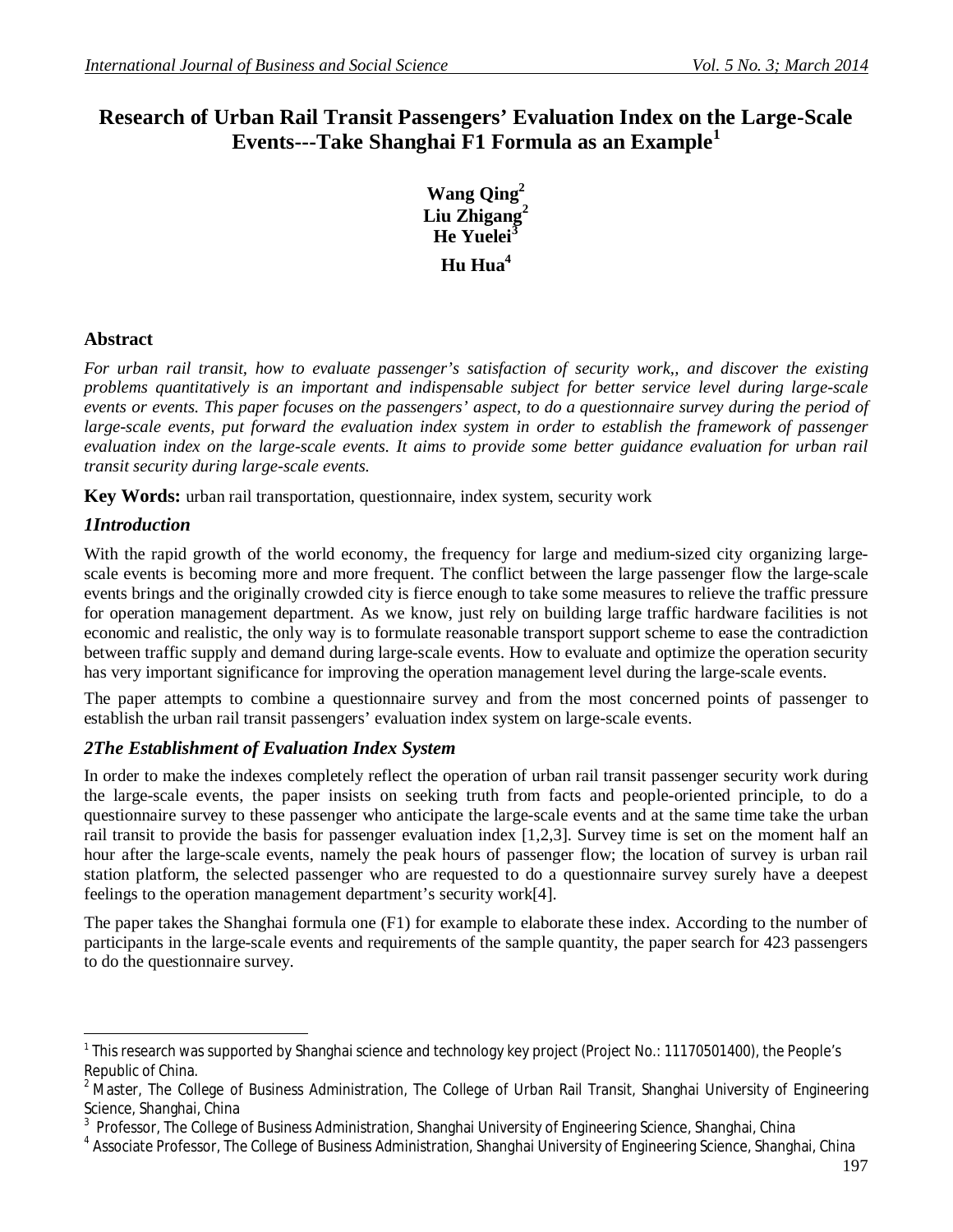The 295 passengers thought it is necessary to increase the number of the train, in order to increase the speed of passenger transportation, this point is reflected in the availability; 282 passengers argue that the urban rail transit is convenient, so they choose to take the rail transit to the events, which is reflected in the convenience; 157 passengers like the less delay, it is concluded in reliability and high efficiency; 62 passengers consider that the urban rail transit is more safe than other transportation, which is shown in the safety; there are 21 passengers refers to the comfortable, this is explained in comfort. As shown in Figure 1-1, the urban rail transit passengers' evaluation index system of operation security work during large-scale events contains six aspects. It respectively is the availability, convenience, reliability, high efficiency, safety, comfort [5]. Table 1 shows the index system.





#### **2.1Availability evaluation**

Availability reflects the product's realization of the predetermined function or specified effect [6]. For urban rail transit during large-scale events, its intended function includes distribute high density and large-scale passenger flow, provides a more economical, time-saving, reliable, suitable transportation mode for medium and long distance, to satisfy passengers' diversification and high standards of travel demand[7]. Therefore, the availability includes rail transit distribution rate, rail transit of passengers' average riding distance and mode of transportation utility index.

a. Distribution ratio( R1) : it refers to the ratio of the passengers(A1) who reach (left) the race field and also audience of the events by taking rail transit and the total passengers $(A)$  that anticipate the events on the racing day(April 14, 2013). A1 is the passengers who take rail transit to the race field minus the passengers who take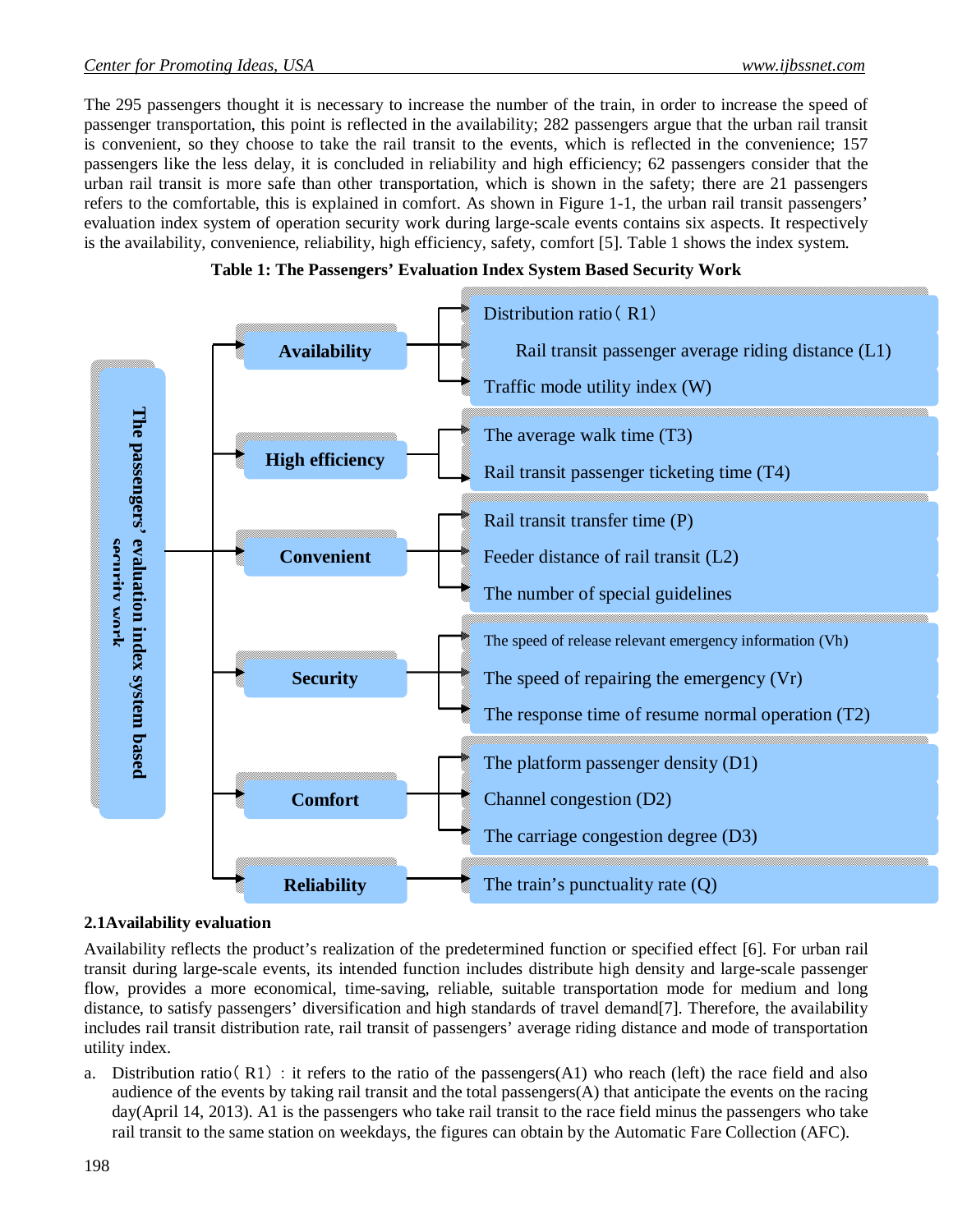A can be obtained by tournament organizers.

$$
R1 = \frac{A1}{A} \times 100\%
$$

b. Rail transit passenger average riding distance (L1): it means the average riding distance to the race field by taking rail transit. The paper sorts the top 20 stations according to the number of transported passengers to the station near the events field. The figures can be acquired by analyzing the AFC data.

$$
\beta = \frac{A_{i}}{\sum_{i=1}^{20} A_{i}}, \quad i = 1, 2...20.
$$

c. Traffic mode utility index (W) refers to the reciprocal of the average time multiplied the average cost by taking rail transit to the race field. As we know, smaller W is, more attractive to passengers. The average time and cost can be acquired by weighted average of the top 20 stations. The figures can be acquired by analyzing the AFC data.

$$
W = \frac{1}{T1*C} T1 = T_i * \beta \int C = C_i * \beta \int I = 1, 2...20.
$$

#### **2.2Convenience Evaluation**

The convenient evaluation reflects the degree of convenience by taking rail transit during the large-scale events, such as F1. This includes the passengers' transfer times by taking rail transit, the feeder distance between the station and the stadium entrance, the number of special guidelines for the events.

a. Rail transit transfer time (P) refers to average transfer time by taking rail transit to race field. The average transfer time can be obtained by transfer times' (Pi) weight average from the selected top 20 stations to the race field. The figure can get by combining AFC data and line graph. The less transfer times are, the more passengers it attracts.

$$
P = \sum_{i=1}^{20} P_i * \beta, i = 1, 2...20.
$$

- b. Feeder distance of rail transit (L2) means the service coverage radius of rail transit station (Shanghai Park) entrance to the arena entrance. It reflects the degree of convenience by taking rail transit to the race field. The data need to be measured.
- c. The number of special guidelines for the events means the number of the guide mark specifically for the F1 event. In general, the guide mark is not either the more the better or the less, the ideal state is labeled with the least guide, and make the maximum passengers to the on-site events. It can not only reduce the workload of rail transit staff, but also save cost.

#### **2.3 Reliability Evaluation**

Reliability evaluation reflects the ability of completing the expected functions under stipulated conditions or within the specified time. It mainly means the train's punctuality rate.

a. The train's punctuality rate (Q) refers to the ratio of the punctual arrived train (Qp) and the total operated train (Qt) according to a predetermined train time scheme during the event. The index statistics can be obtained by the urban rail transit operation department.

$$
Q=\frac{Q_{\rm p}}{Q_{\rm t}}
$$

#### **2.4 Security Evaluation**

Rail transit with its large capacity, high degree of automation, closed space characteristics, is high reliability, but fragility, especially during a large-scale events, high density and large scale of passengers demand brings challenges to the rail transit operation.

From the point of passengers' view, the safety index refers to the operating release relevant emergency information, the speed of repairing the emergency and the response time of resume normal operation.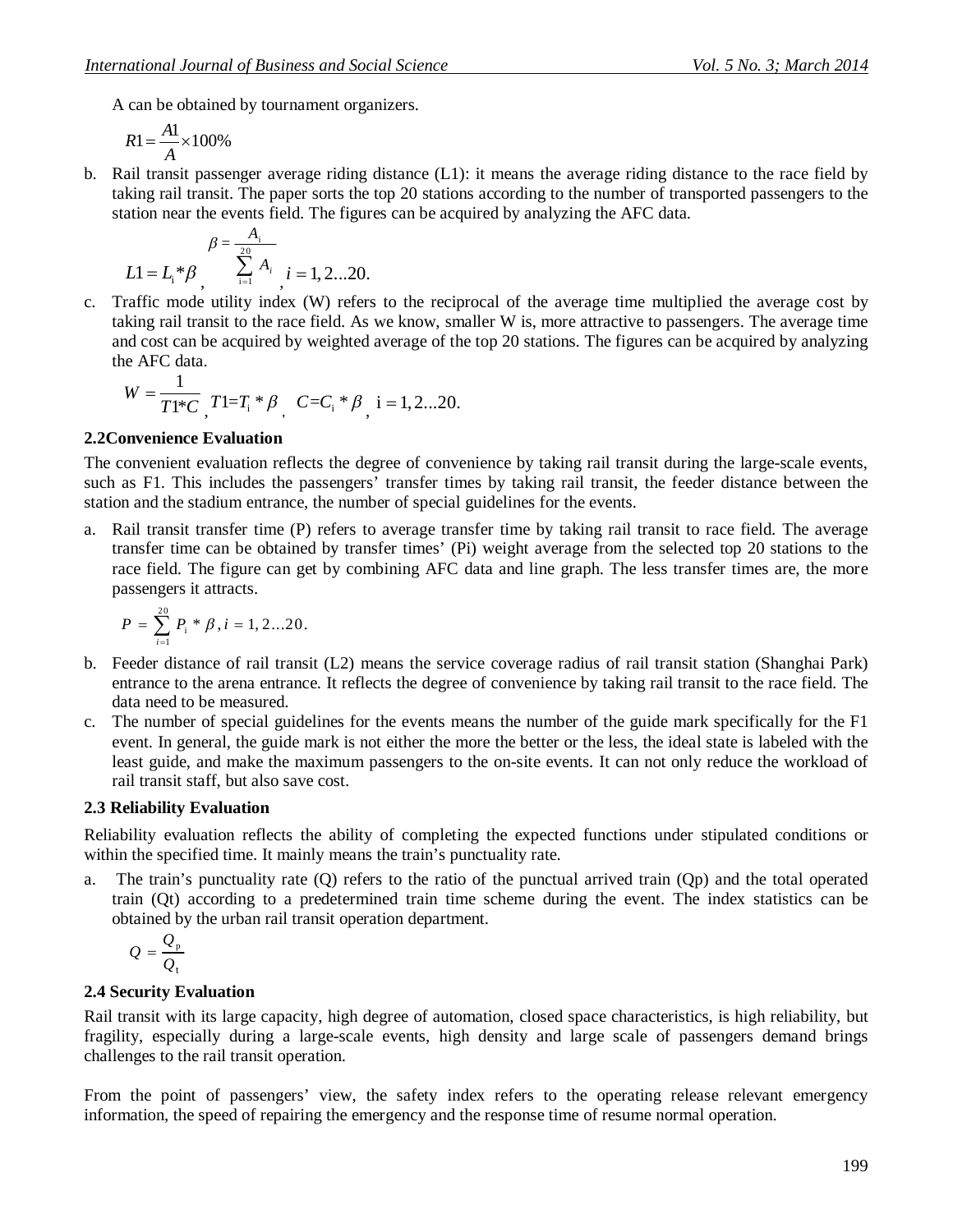$$
V_{\rm h} = \frac{\sum V_{\rm hj}}{j}
$$
, *j* = the times of emergency.

b. The speed of repairing the emergency (Vr) refers to the average repairing speed from the emergency happen to its resume to normal. Vrj is the speed of each speed of repairing the emergency.

$$
V_{\rm r} = \frac{\sum V_{\rm rj}}{j}
$$
, *j* = the times of emergency.

c. The response time of resume normal operation (T2) refers to the time from the operational emergency happen to restore to the normal operation function. The index is the rate of the all emergency response time (Tj) together and the times of emergency (j).

$$
T2 = \frac{\sum T_j}{j}, \, j = \text{the times of emergency.}
$$

#### **2.5 Comfort Evaluation**

Comfort evaluation contains the rate of sitting passenger, the congestion in the train, environmental temperature and other factors. Large passenger flow characteristics of large-scale activity determined that the comfort is mainly reflected in the degree of congestion levels, including the congestion of station platform, the pedestrian from the export of race field to the station and train.

a. The platform passenger density (D1) refers to the maximum number of standing passengers on one unit area of station platform during the peak hours during the large-scale events.

$$
DI=\frac{D_{\!s}}{s}
$$

i. b. Channel congestion (D2) refers to the ratio of the number of passed passengers (Dp) on the bottleneck channel between venues from export to the rail station platform and its designed passing capacity(Dd) during the large-scale events.

$$
D2 = \frac{D_p}{D_d} * 100\%
$$

c. The carriage congestion degree (D3) refers to the ratio of the actual passengers (Da) of carriage and the designed capacity (De) on the peak period during the large-scale events.

$$
D\!3\!=\!\frac{D_{\!a}}{D_{\!e}}\!\ast\!100\%
$$

#### **2.6 High Efficiency Evaluation**

High efficiency is the efficiency for passengers to take rail transit; efficiency is mainly focus on the time from the race field walk to station entrance and step to the train for passengers on the peak hours during the large-scale events. So this part includes the walk time for passengers to walk from the race field to station entrance and the time of purchase ticket which contains the queuing time.

a. The average walk time (T3) refers to the time passengers spent from the race field walk to the station entrance on the peak hours after the end of the events. It includes the simple walk time (Tw), limiting queuing time (Tq), and congestion delay time (Tc).

$$
T3 = T_{\rm w} + T_{\rm q} + T_{\rm c}
$$

b. Rail transit passenger ticketing time (T4) refers to the queuing time (Tu) to purchase ticket and the time (Tt) to purchase ticket on the peak hours during the large-scale events. From the view of passengers, the less time, the better.

 $T4 = T_{\rm u} + T_{\rm t}$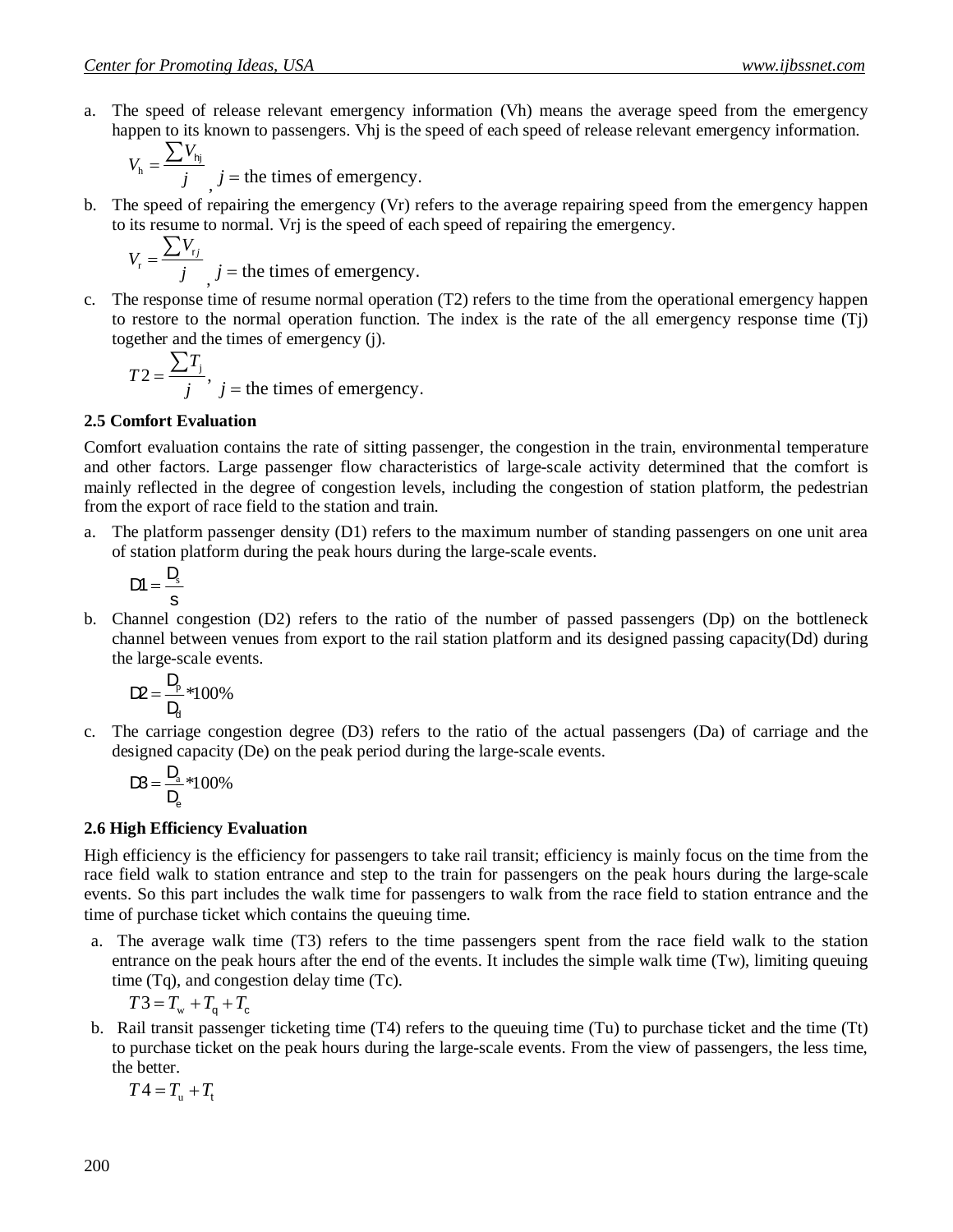## *3 Determine the Weight*

The weight of index determines the accuracy of evaluation results. Considering the special event of urban rail transit operations security work, in general, just one scheme is chosen to implement among many schemes, so it is not realistic to evaluate each security work after implement. Therefore, this paper selects the method suitable for single security work assessment. Here, the paper chooses the improved analytic hierarchy process (AHP) to determine the weight of each index, using fuzzy comprehensive evaluation method to judge the operation security work during the large-scale events.

### **3.1 The Improved AHP**

The members of expert group give the relative important degree according to the important degree matrix, using the improved analytic hierarchy process to calculate the weight [8,9].

| The important<br>between $B_i$ and $B_i$ | equal | Little<br>important | important | Verv<br>1 important | Absolutely<br>important | Intermediate values                |
|------------------------------------------|-------|---------------------|-----------|---------------------|-------------------------|------------------------------------|
| $\boldsymbol{\nu}$                       |       | 6/4                 | 7/3       | 8/2                 | 9/1                     | 5.5/4.5, 6.5/3.5, 7.5/2.5, 8.5/1.5 |

The weight vector of judgment matrix obtained by each expert is called expert individual weight vector, denoted

as  $U = (U_1, U_2, \ldots, U_m)$ ,  $U_i = (U_{i1}, U_{i2}, \ldots, U_{in})$ ,  $U_{ij}$  is the weight of the expert i evaluation to the index j, m is the number of the expert, n is the number of the index. The weight vector of each expert processes the cluster analysis. According to the results of cluster analysis, by some calculations, respectively to determine the weight of each expert, then multiply the above two weight to acquire the relative weight between any two indexes.

### **3.2 Fuzzy Comprehensive Evaluation**

The establishment of fuzzy evaluation matrix R:

$$
R = \begin{bmatrix} R_1 \\ R_2 \\ \cdots \\ R_q \end{bmatrix} = \begin{bmatrix} \gamma_{11} & \gamma_{12} & \gamma_{13} & \cdots & \gamma_{1n} \\ \gamma_{21} & \gamma_{22} & \gamma_{23} & \cdots & \gamma_{2n} \\ \cdots & \cdots & \cdots & \cdots & \cdots \\ \gamma_{q1} & \gamma_{q2} & \gamma_{q3} & \cdots & \gamma_{qn} \end{bmatrix}
$$

q is the number of comment,  $\gamma_{ij}$  means the degree for index j belonging to the review i. Fuzzy evaluation set includes five level, respectively is not very satisfied, not satisfied, general, satisfaction, much satisfaction, the corresponding weight is 0.1, 0.3, 0.5, 0.7, 0.9.

The weights established by improved analytic hierarchy process multiples the evaluation matrix R is the evaluation result B, then normalization the B can get the final evaluation result.

## *4 Conclusions*

Evaluation of a large-scale event's urban rail transit operational security work is a complex work, which involves three stakeholders, including passengers who are the operational security work experience directly, operators who carry out the operational security work, and government. For operators and government, it is particularly important to assess the security work by standing on the passengers' position. It is the best and direct way to find insufficient of security and do some relative improvements. This paper aims to provide a framework and method for urban rail transit security work during the large-scale events or activities.